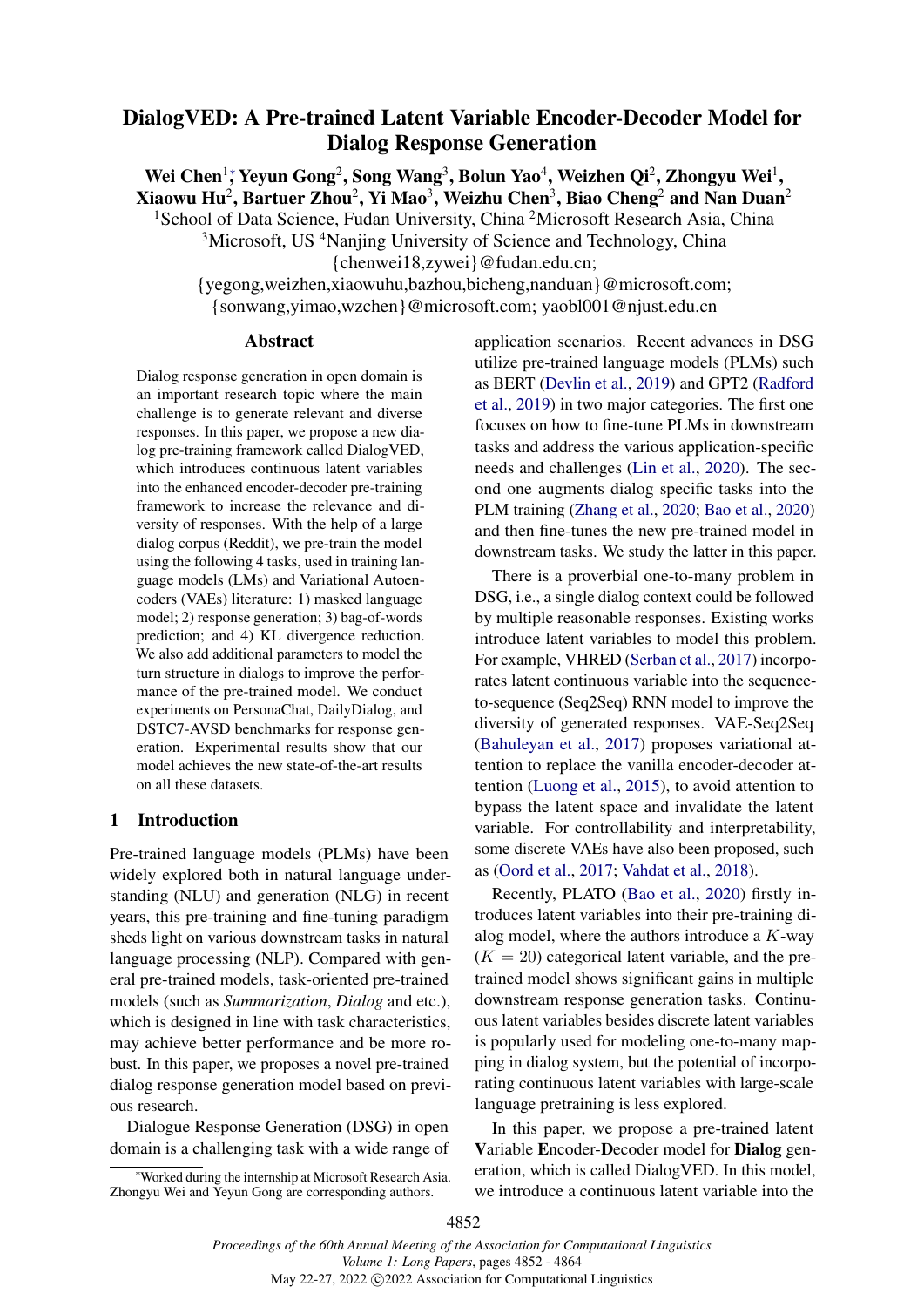enhanced encoder-decoder pre-training framework and we adopt the optimization techniques based on the VAEs literature to learn the model with continuous latent variables. More specifically, we conduct the pre-training by optimizing the following 4 pre-training objectives simultaneously: 1) masked language spans loss to enhance the encoder's understanding of context, 2) response generation with n-gram loss to improve the decoder's planning ability, 3) Kullback-Leibler divergence loss to minimize the difference between the posterior and prior distribution of the latent variables, and 4) bag-ofwords loss to reduce posterior distribution collapse. In addition, we also explore the effect of absolute and relative position embeddings specific for conversational data on the model performance.

We conduct experiments on three different kinds of conversation tasks: chit-chat, knowledge grounded conversation, and conversational question answering. Experimental results verify the effectiveness and superiority of our model compared with the previous state-of-the-art method. We further carry out ablation study to better understand the impact of different components in the DialogVED on model performance including latent space sizes, different decoding strategies, and position embeddings for turns and roles.

The main contributions of this paper can be summarized as follows: 1) We propose a pretrained dialog model, which incorporates continuous latent variables into the enhanced encoder-decoder pre-training framework; 2) We explore the impact of latent variable sizes, different decoding strategies, and position embeddings for turns and roles in our model; 3) Extensive experiments show that the proposed model achieves the new state-of-theart (SOTA) in multiple downstream tasks, and our model has better performance both on relevance and diversity than previous SOTA in response generation.

## 2 Method

## 2.1 Model Architecture

In response generation, there are three elements: dialogue context  $c$ , response  $r$  and latent variable  $z$ . The dialogue context  $c$  may consist of several history utterances (i.e., multi turns) and the response  $r$ is one piece of appropriate reply towards the given context. Additionally, the latent variable  $z$  in the latent space represents many unobserved factors associating the context and the response.

We assume the latent variable  $z$  is continuous, which is different from PLATO [\(Bao et al.,](#page-8-1) [2020\)](#page-8-1), and portrays a certain conditional probability distribution related to the response given context. We then define the conditional distribution  $p(r, z|c) = p(r|c, z)p(z|c)$  and our goal is to use encoder-decoder models (parameterized by  $\theta$ ) to approximate  $p(r|c, z)$  and a multi-layer perceptron (parametrized by  $\phi$ ) to estimate  $p(z|c)$ , which is called the prior network in VAE literature. We call the final pre-trained model DialogVED, which is a transformer-based encoder-decoder model with an extra prior network for modeling the latent space. Figure [1](#page-2-0) gives a overview of our model.

### 2.2 Encoder

We use multi-layer Transformer-based [\(Vaswani](#page-10-2) [et al.,](#page-10-2) [2017\)](#page-10-2) encoder to encode the dialogue context. First, an input sequence of tokens is mapped to a sequence of embeddings, which are then passed into the encoder. The encoder consists of a stack of "blocks", each of which comprises two subcomponents: a self-attention layer followed by a small feed-forward network. Compared to the vanilla transformer encoder, our encoder has slight differences in position embeddings and self-attention layer in fine-tuning phase, which contains richer location information and will be introduced in § [2.7.](#page-3-0)

### 2.3 Decoder

Future predicting strategy has been concerned in recent research [\(Qi et al.,](#page-9-5) [2020;](#page-9-5) [Xiao et al.,](#page-10-3) [2020\)](#page-10-3), instead of predicting only the next token at each time step, the decoder using future predicting predicts *n* future tokens simultaneously.

Specifically, the original Seq2Seq model aims to optimize the conditional likelihood  $P(r_t|r_{< t}, c)$ , while future predicting strategy changes the optimization of predicting next single token to  $P(r_{t:t+n-1}|r_{<}; c)$  at each time step t, where  $r_{t:t+n-1}$  denotes the next continuous n future tokens. The future n-gram prediction loss can explicitly encourage the model to plan for future token prediction and prevent over-fitting on strong local correlations [\(Qi et al.,](#page-9-5) [2020\)](#page-9-5).

We adopt the n-stream self-attention proposed in ProphetNet [\(Qi et al.,](#page-9-5) [2020\)](#page-9-5) in our decoder. The n-stream self-attention mechanism incorporates  $n$ extra self-attention predicting streams besides main stream to predict next  $n$  continuous future tokens respectively at each time step.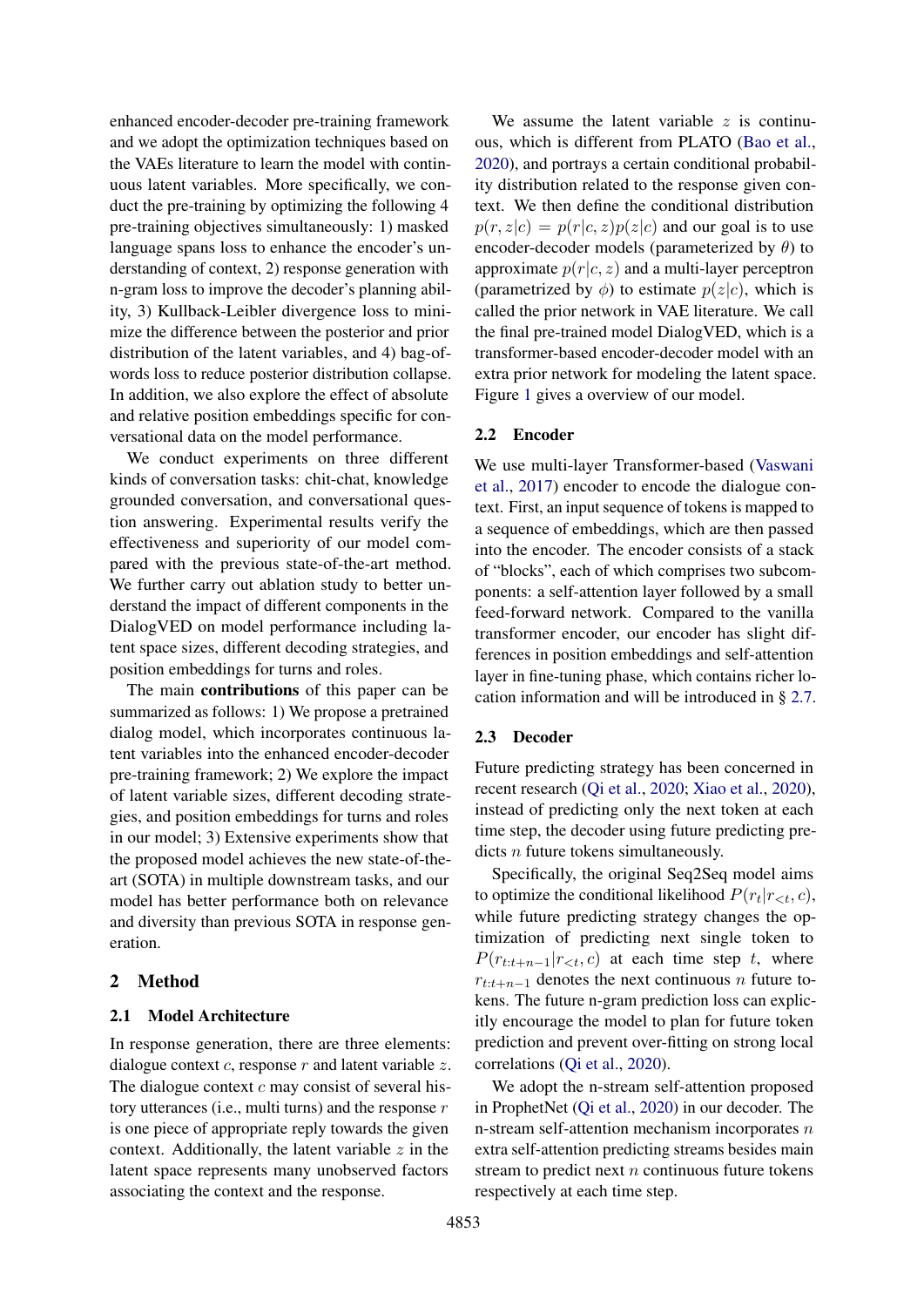<span id="page-2-0"></span>

Figure 1: Pre-training and fine-tuning framework of DialogVED, the only difference between pre-training and fine-tuning is that in the fine-tuning stage, we do not mask the source thus the masked spans loss is discarded. It's worth noting that, to facilitate drawing, we put [CLS] at the end of the context, although we actually put it at the beginning.

Memory Scheme To incorporate the latent variable into decoder, we adopt a memory scheme similar to OPTIMUS [\(Li et al.,](#page-9-6) [2020\)](#page-9-6), where latent variable  $z \in \mathbb{R}^P$  is mapped to a additional memory vector, denoted as  $h_{Mem}$ , which is an additional key-value pair for decoder to attend. We have memory vector

$$
h_{Mem} = \begin{bmatrix} z_{key} \\ z_{value} \end{bmatrix} = W_M z \tag{1}
$$

where  $W_M \in \mathbb{R}^{H \times P}$  is the weight matrix, and the memory vector is shared and propagated across all layers in decoder as:

$$
\boldsymbol{H}^{(k+1)} = \textbf{MultiHead}(\boldsymbol{H}^{(k)}, \boldsymbol{h}_{Mem}^{(k)} \oplus \boldsymbol{H}^{(k)}, \boldsymbol{h}_{Mem}^{(k)} \oplus \boldsymbol{H}^{(k)})
$$

where  $H^{(k)}$  refers to the hidden state of the k-th layer of decoder. The memory vector is equivalent to adding a virtual token during decoding to participate in the calculation of self-attention main stream, and the predicting streams are implicitly affected by  $h_{Mem}$  through interaction with the main stream. The latent variable guides the generation of each step of the decoder through the memory vector.

## 2.4 Latent Variable

Intuitively, introducing latent variables provides a hierarchical generation procedure: 1) sample a latent variable z from the prior network  $p(z|c)$ ; 2) generate r through the decoder network  $p(r|c, z)$ . From previous research [\(Zhao et al.,](#page-10-4) [2017a\)](#page-10-4),  $z \sim$  $p(z|c)$  may determine the high-level semantics, and

the auto-regressive decoding is followed to produce the output sentences with low-level syntactic and lexical details.

Similar to the Variational Autoencoders (VAEs), we learn the parameters  $\theta$  by maximizing the marginal log likelihood:

$$
\log p_{\theta}(r|c) = \log \int p_{\phi}(z|c) p_{\theta}(r|c, z) dz,
$$

where  $p_{\phi}$  involves an intractable marginalization over the latent variable z. [\(Kingma et al.,](#page-9-7) [2016;](#page-9-7) [Li et al.,](#page-9-6) [2020\)](#page-9-6), We will optimize its lower bound, which is equivalent to minimize the two terms below: reconstruction loss (or negative loglikelihood)

<span id="page-2-2"></span>
$$
\mathcal{L}_{rc} = -\mathbb{E}_{q(z)}[log p_{\theta}(r|c, z)]
$$
  
= 
$$
-\mathbb{E}_{q(z)}[log \prod_{t} p_{\theta}(r_{t:t+n-1}|r_{<}; c)]
$$
 (2)

and K-L regularization term

<span id="page-2-1"></span>
$$
\mathcal{L}_{kl} = KL(q(z)||p_{\phi}(z|c)). \tag{3}
$$

Here  $q(z)$  is a multivariable normal distribution with mean  $\mu \in \mathbb{R}^P$  and diagonal variance matrix with diagonal taiking values  $\sigma^2 \in \mathbb{R}^P$ , denoted as diag( $\sigma^2$ ).

To connect to the hidden space, we add a special classification token ([CLS]) to the beginning of the context, and the first hidden state denoted as  $h_{[CLS]} \in \mathbb{R}^H$  in last-layer is used to represent the global dialog context. We assume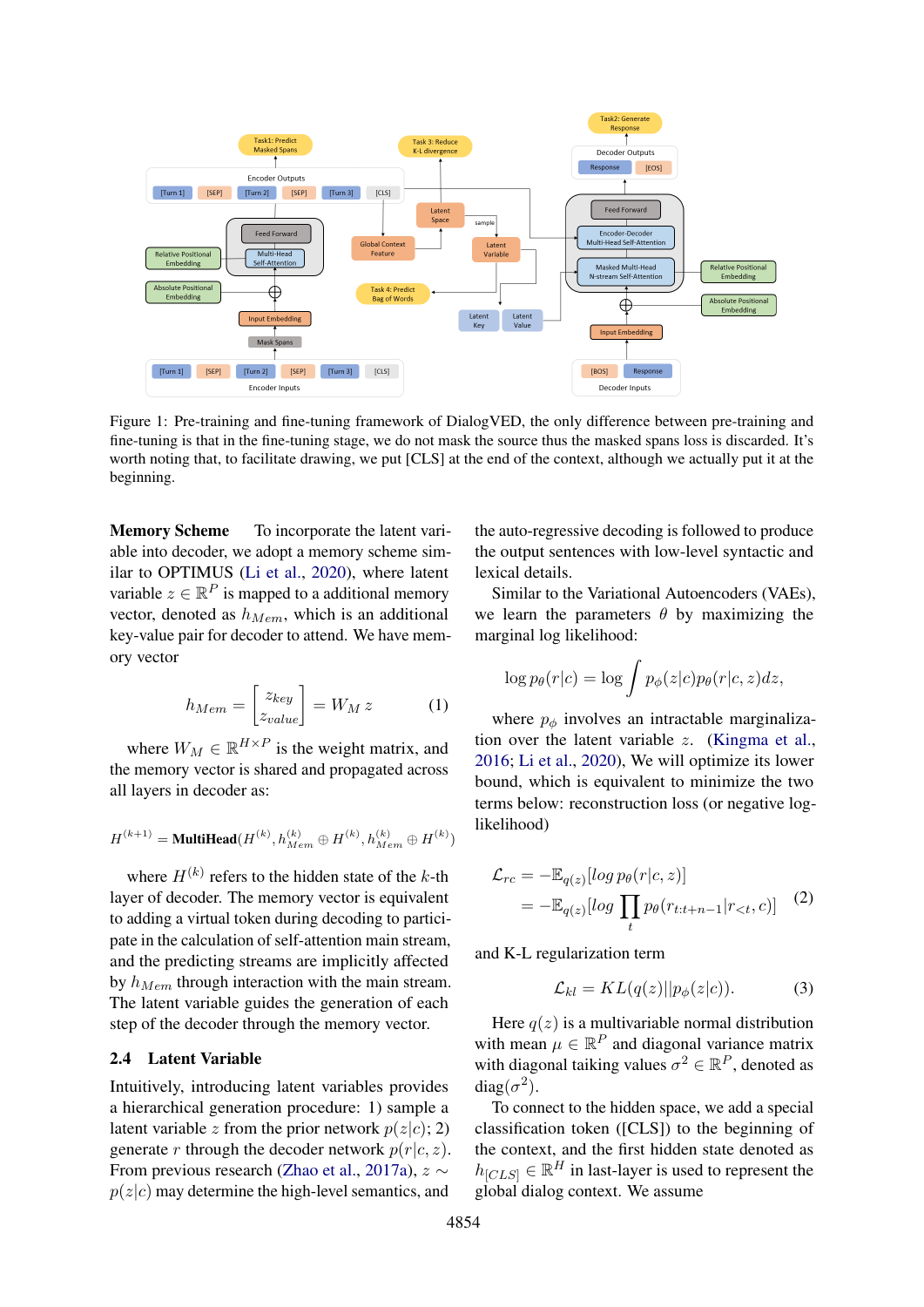$$
\begin{bmatrix} \mu \\ log(\sigma^2) \end{bmatrix} = \text{MLP}_h h_{[CLS]} \tag{4}
$$

where  $MLP<sub>h</sub>$  is a multilayer perceptron and this multilayer perceptron is called the prior network in VAEs literature. We can then sample  $P$  random variables with each variable is from standard normal distribution and via transformation, we obtain samples of  $z \in \mathbb{R}^P$  from  $\mathcal{N}(\mu, \text{diag}(\sigma^2))$ , and feed them to the decoder.

#### 2.5 Mask Language Spans

To improve the understanding ability of the encoder and the robustness to noise, we randomly mask part of the context before encoding. Recent research [\(Joshi et al.,](#page-9-8) [2020;](#page-9-8) [Lewis et al.,](#page-9-9) [2020\)](#page-9-9) on masked language models show the advantages of masking spans over masking individual words or subword units.

We adopt a simple method to mask spans: 1) randomly select *n* tokens in context, denote as  $S$ ; 2) for each token  $t \in S$ , extend it to a text span with a fixed length of  $m$ ; 3) mask all selected tokens after sorting, deduplication and boundary checking.

Following BERT [\(Devlin et al.,](#page-8-0) [2019\)](#page-8-0), the total number of masked tokens in the context accounts for approximately 15%, and we replace the masked token with: 1) the [MASK] token 80% of the time; 2) a random token 10% of the time; 3) the unchanged masked token 10% of the time. Then, the last-layer hidden states  $h_x \in \mathbb{R}^H$  of each masked token  $x$  will be used to predict the original token and the encoder is trained to optimize the cross entropy loss:

<span id="page-3-1"></span>
$$
\mathcal{L}_M = -\sum_x \text{LSM}(W_2 \tanh(W_1 h_x + b_1))(x) \tag{5}
$$

where  $W_1 \in \mathbb{R}^{H \times H}$ ,  $b_1 \in \mathbb{R}^H$  and  $W_2 \in \mathbb{R}^{H \times |V|}$ denote the weight matrices of one fully-connected layer,  $|V|$  is the vocabulary size, LSM is log softmax function and  $LSM(\ldots)(x)$  means to take the log probability value corresponding to token  $x$ . In this paper, we share the parameters of  $W_2$  with parameters of embedding layers in the encoder and decoder. Note that we only mask the context only the pre-training stage.

### 2.6 Reduce KL-vanishing

DialogVED allows the decoder to attend the hidden states of context (i.e., the output of the encoder), and thus direct training will cause the decoder to

ignore the latent variable  $z$ , and the KL loss will rapidly decrease to 0 and the latent space loses its expressive power, which is called posterior collapse or KL-vanishing [\(Bowman et al.,](#page-8-3) [2016\)](#page-8-3). This paper adopts two methods developed in VAEs literature to reduce posterior collapse:

Free Bits [\(Kingma et al.,](#page-9-7) [2016\)](#page-9-7), which replaces the K-L regularization term in [\(3\)](#page-2-1) with a hinge loss term that maximize each component of the original K-L term with a constant  $\lambda$ :

<span id="page-3-2"></span>
$$
\mathcal{L}_{kl}^{\prime} = -\sum_{i} max(\lambda, KL(q(z_i)||p_{\phi}(z_i|c))) \quad (6)
$$

Bag-of-words Loss [\(Zhao et al.,](#page-10-5) [2017b\)](#page-10-5), which is used to encourage the latent variable to predict the words in response  $r$  in a non-autoregressive way:

<span id="page-3-3"></span>
$$
\mathcal{L}_{BOW} = -\sum_{t=1}^{T} \log f_{r_t} \tag{7}
$$

where  $T$  is the number of tokens in response  $r$ , and  $f_{rt}$  denotes the estimated probability of word  $r_t$ . More specifically,  $f$  is the function outputting the probability of words within the target response:

$$
f = \text{softmax}(\text{MLP}_z[z \oplus h_{[CLS]}]) \in \mathbb{R}^{|V|} \quad (8)
$$

where  $MLP_z$  is a multilayer perceptron and V refers to the whole vocabulary.

#### <span id="page-3-0"></span>2.7 Position Embeddings

Absolute Position Embeddings Besides tokenlevel learned position embeddings used in original Transformer, we also consider turn level and speaker-level position embeddings like PLATO [\(Bao et al.,](#page-8-1) [2020\)](#page-8-1). To better model the meaning of a turn in a dialog, We introduce embedding for turn position and role position in one conversation, the final input embedding of each token is the sum of corresponding turn, role and token embeddings.

**Relative Position Embeddings** It has recently become more common to use relative position embeddings, which produce a different learned embedding according to the offset between the "key" and "query" being compared in the self-attention mechanism [\(Shaw et al.,](#page-10-6) [2018;](#page-10-6) [Raffel et al.,](#page-9-10) [2019\)](#page-9-10). We extend the element of the original relative distance matrix in T5 [\(Raffel et al.,](#page-9-10) [2019\)](#page-9-10) to two-tuple.

$$
e_{ij} = \frac{x_i W^Q(x_j W^K + a_{ij}^K)^T}{\sqrt{d_z}},
$$
  

$$
a_{ij}^K = f(d_{token}, d_{turn}, x_i, x_j)
$$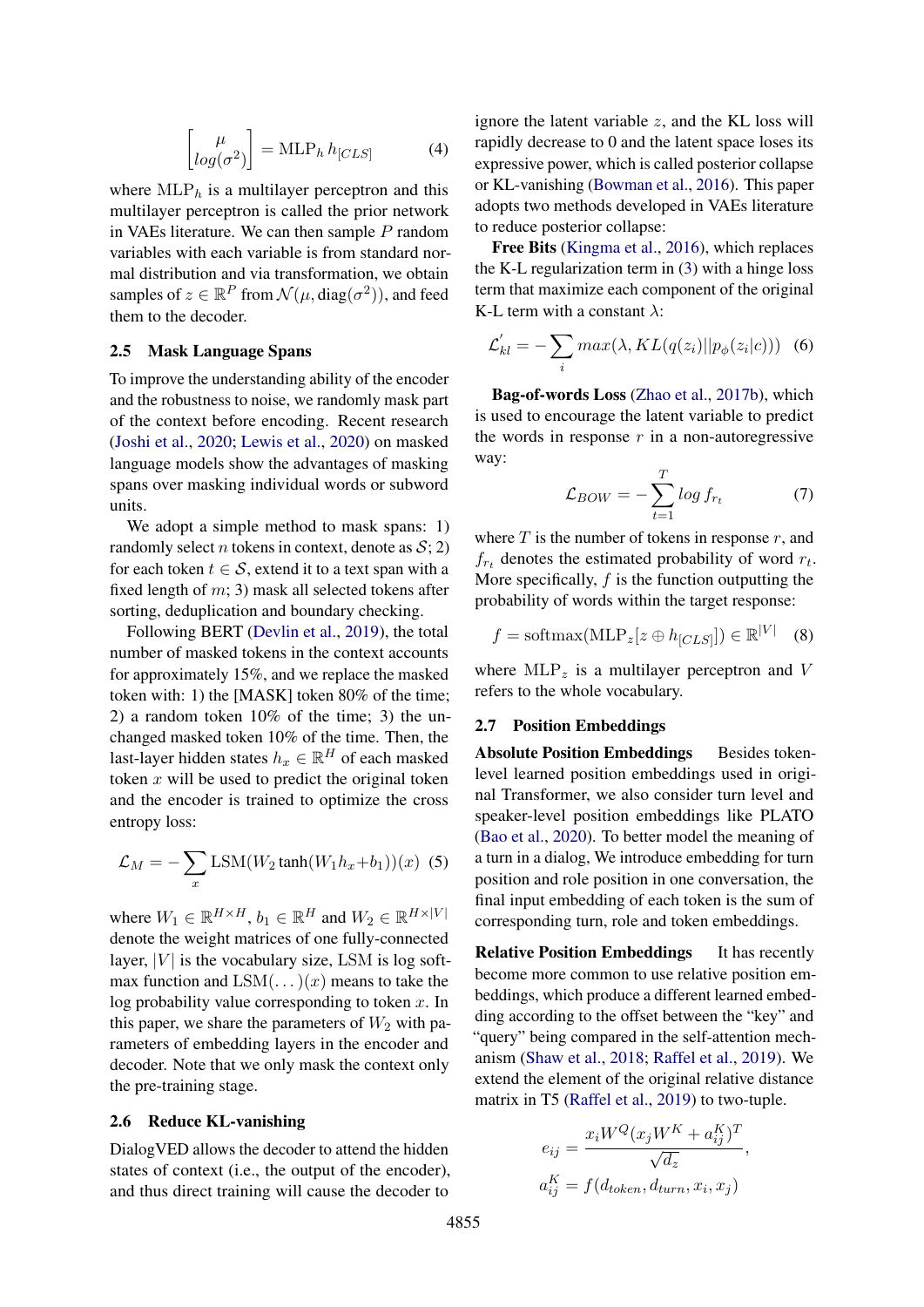In the mapping function  $f$ , we consider both token relative distance  $d_{token}$  and turn relative distance  $d_{turn}$ , where these tuples are mapped through a bucket function, and then  $a_{ij}^K$  is queried in predefined embedding layers.

#### 2.8 Pre-training Objectives

Combining the losses detailed in the Equations  $(2)$  [\(5\)](#page-3-1) [\(6\)](#page-3-2) and [\(7\)](#page-3-3), we have pre-training objective, which we use to pre-train the DialogVED on the large-scale conversation corpus:

$$
loss = \mathcal{L}_{\text{M}} + \mathcal{L}_{rc} + \mathcal{L}'_{kl} + \mathcal{L}_{BOW} \qquad (9)
$$

To sum up, we mask text spans in the context  $c$ , sample a latent variable  $z$  from prior network, and then let the encoder and decoder predict the masked spans and response  $r$  respectively with the guidance of the latent variable z.

### 3 Experiments

In this section, we firstly introduce the pre-training datasets and fine-tuning benchmarks in § [3.1,](#page-4-0) and implement details in § [3.2.](#page-5-0) Then we present the main results in § [3.3.](#page-6-0) Lastly, we analyze the influence of parameters and position embeddings in § [3.4.](#page-6-1)

### <span id="page-4-0"></span>3.1 DataSets and Baselines

#### 3.1.1 Pre-training Corpus

Large-scale Reddit comments dataset [\(Zhou et al.,](#page-10-7) [2018;](#page-10-7) [Galley et al.,](#page-8-4) [2019\)](#page-8-4) is employed for pretraining our dialog language model. This dataset has been proved to be helpful in various conversation downstream tasks [\(Bao et al.,](#page-8-1) [2020;](#page-8-1) [Zhang](#page-10-0) [et al.,](#page-10-0) [2020\)](#page-10-0). We use the script provided by DialoGPT [\(Zhang et al.,](#page-10-0) [2020\)](#page-10-0) to obtain the latest Reddit comment data. We obtain 2[1](#page-4-1)5 million<sup>1</sup> training samples (42GB in total) for pre-training.

To accelerate the training process and accommodate GPU memory limitations, we adopt two methods. First, we sort the samples according to the length of the context. Samples with similar length (i.e. number of tokens in context) are assembled into a batch to minimize the amount of padding. Secondly, due to the uneven distribution of sample lengths, we divide the Reddit corpus into two sub-datasets: Reddit-Short and Reddit-Long

<span id="page-4-2"></span>

| Task      | Dataset      | # Examples | # Turns | # Tokens   |
|-----------|--------------|------------|---------|------------|
| Pre-train | Reddit-Short | 214M       | 2.6     | 28.6/16.0  |
|           | Reddit-Long  | 726K       | 6.9     | 137.1/21.2 |
| Fine-tune | DailyDialog  | 76K        | 5.9     | 75.6/15.0  |
|           | Persona-Chat | 122K       | 8.4     | 95.1/12.2  |
|           | DSTC7-AVSD   | 76K        | 10.9    | 102.1/10.7 |

Table 1: Dataset statistics used for pre-training and finetuning in this paper, where # Turns means avg. turns, and # Tokens means avg. tokens of context and response (separated by slashes) after WordPiece tokenization [\(De](#page-8-0)[vlin et al.,](#page-8-0) [2019\)](#page-8-0).

according to the length of context and response. with some statistics in Table [1,](#page-4-2) and optimize the batch size for each sub-dataset to avoid reserving a large amount of memory for a few long response samples during the training process. Within an epoch, we first pre-train on Reddit-Short with a larger batch size, and then pre-train Reddit-Long with a smaller batch size. We split the reddit comment dataset here mainly for efficiency.

#### 3.1.2 Fine-tuning Benchmarks

Following PLATO [\(Bao et al.,](#page-8-1) [2020\)](#page-8-1), we select three datasets as our benchmarks:

DailyDialog [\(Li et al.,](#page-9-11) [2017\)](#page-9-11), a chit-chat dataset, which contains high-quality human conversations about daily life.

Persona-Chat [\(Zhang et al.,](#page-10-8) [2018\)](#page-10-8), a knowledge grounded conversation dataset. It provides both manually annotated conversations and corresponding persona profiles (background knowledge), where two participants chat naturally and try to get to know each other.

DSTC7-AVSD [\(Alamri et al.,](#page-8-5) [2019a\)](#page-8-5), a conversational question answering dataset, shorts for Audio Visual Scene-aware Dialog of the DSTC7 challenge. The system needs to generate an answer given dialogue context and background knowledge. There are multiple reference responses for each context in DSTC7-AVSD test set.

For evaluation, we use the same metrics as used in PLATO, except for knowledge-related metrics, since this paper does not focus on utilizing knowledge. So we will focus the following metrics:

BLEU-1/2 [\(Papineni et al.,](#page-9-12) [2002\)](#page-9-12), which measures the relevance of generated text to the reference text by calculating the 1/2-gram overlapping between them.

Distinct-1/2 [\(Li et al.,](#page-9-13) [2016a\)](#page-9-13), which measures the diversity of a generated sentence by focusing on the number of distinct 1/2-gram of a sentence

<span id="page-4-1"></span><sup>&</sup>lt;sup>1</sup>Given an instance containing multiple turns of dialogue  $\{t_1, t_2, ..., t_n\}$ , we extract  $n-1$  samples (i.e. contextresponse pairs), where the context c is  $\{\tilde{t}_1, t_2, ..., t_{i-1}\}$ , and the response r is  $\{t_i\}$ , for  $i = \{2, 3, ..., n\}$ .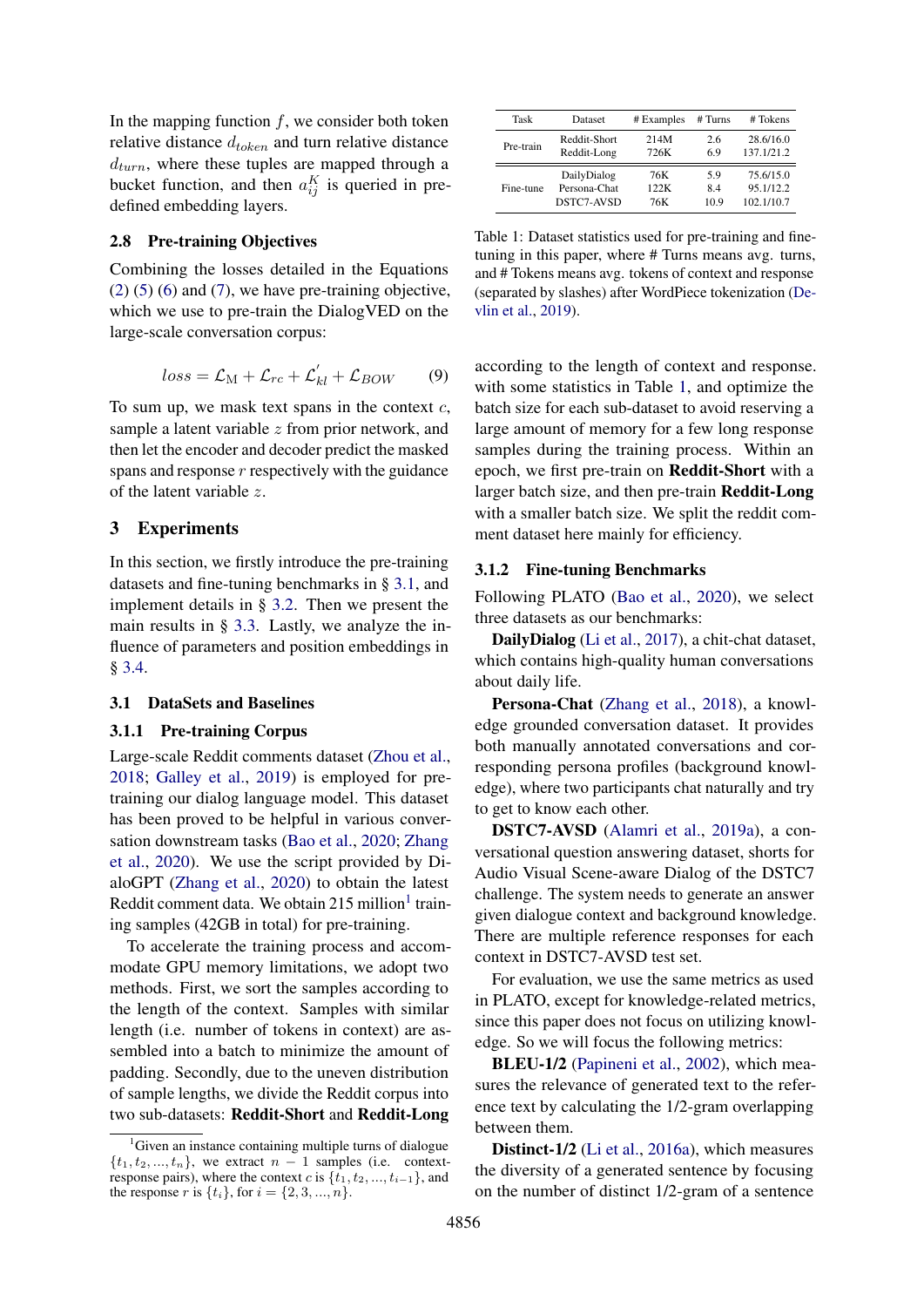<span id="page-5-1"></span>

| Model                               | DailyDialog |        |            | PersonaChat              |        |        |            |            |
|-------------------------------------|-------------|--------|------------|--------------------------|--------|--------|------------|------------|
|                                     | BLEU-1      | BLEU-2 | Distinct-1 | Distinct-2               | BLEU-1 | BLEU-2 | Distinct-1 | Distinct-2 |
| Seq2Seq (Vinyals and Le, 2015)      | 0.336       | 0.238  | 0.030      | 0.128                    | 0.448  | 0.353  | 0.004      | 0.016      |
| $iVAE_M$ (Fang et al., 2019)        | 0.309       | 0.249  | 0.029      | 0.250                    | -      | ۰      | ٠          |            |
| LIC (Golovanov et al., 2019)        |             | ۰      |            | $\overline{\phantom{a}}$ | 0.405  | 0.320  | 0.019      | 0.113      |
| PLATO w/o latent (Bao et al., 2020) | 0.405       | 0.322  | 0.046      | 0.246                    | 0.458  | 0.357  | 0.012      | 0.064      |
| PLATO (Bao et al., 2020)            | 0.397       | 0.311  | 0.054      | 0.291                    | 0.406  | 0.315  | 0.021      | 0.121      |
| ProphetNet (Qi et al., 2020)        | 0.443       | 0.392  | 0.039      | 0.211                    | 0.466  | 0.391  | 0.013      | 0.075      |
| DialogVED w/o latent                | 0.461       | 0.407  | 0.041      | 0.222                    | 0.459  | 0.380  | 0.010      | 0.062      |
| DialogVED - Greedy                  | 0.459       | 0.410  | 0.045      | 0.265                    | 0.470  | 0.387  | 0.016      | 0.103      |
| DialogVED - Sampling                | 0.431       | 0.370  | 0.058      | 0.372                    | 0.428  | 0.357  | 0.032      | 0.273      |
| DialogVED                           | 0.481       | 0.421  | 0.042      | 0.232                    | 0.482  | 0.399  | 0.015      | 0.094      |

Table 2: Experimental results on DailyDialog and PersonaChat with automatic evaluations, with highest value written in bold. The default decoding is beam search with beam = 5, and the latent size of our DialogVED is 64.

<span id="page-5-2"></span>

| Model                                | BLEU-1 | BLEU-2 | BLEU-3 | BLEU-4 | <b>METEOR</b> | ROUGH-L | <b>CIDE</b> <sup>r</sup> |
|--------------------------------------|--------|--------|--------|--------|---------------|---------|--------------------------|
| AVSD Baseline (Alamri et al., 2019a) | 0.629  | 0485   | 0.383  | 0.309  | 0.215         | 0.487   | 0.746                    |
| CMU Sinbad's (Sanabria et al., 2019) | 0.718  | 0.584  | 0.478  | 0.394  | 0.267         | 0.563   | 1.094                    |
| PLATO (Bao et al., 2020)             | 0.784  | 0.637  | 0.525  | 0.435  | 0.286         | 0.596   | 1.209                    |
| ProphetNet (Qi et al., 2020)         | 0.824  | 0.691  | 0.582  | 0.487  | 0.313         | 0.635   | 1.382                    |
| DialogVED w/o latent                 | 0.832  | 0.705  | 0.598  | 0.506  | 0.314         | 0.638   | 1.386                    |
| DialogVED - Greedy                   | 0.817  | 0.685  | 0.575  | 0.481  | 0.306         | 0.629   | 1.356                    |
| DialogVED                            | 0.822  | 0.692  | 0.582  | 0.489  | 0.312         | 0.636   | 1.391                    |

Table 3: Experimental results on DSTC7-AVSD with automatic evaluations, with highest value written in bold.

and thus penalizing sentences with lots of repeated words.

Other word-overlap-based metrics, METEOR, ROUGE-L, and CIDEr, which are also reported for the DSTC7-AVSD dataset, same as DSTC7 reviews [\(Alamri et al.,](#page-8-7) [2019b\)](#page-8-7).

#### 3.1.3 Baselines

Vanilla sequence to sequence (Seq2Seq) models, dialog pre-training models, and general natural language pre-training models are used as our baselines: Seq2Seq [\(Vinyals and Le,](#page-10-9) [2015\)](#page-10-9) is a sequenceto-sequence model with attention. **iVAE<sub>MI</sub>** [\(Fang](#page-8-6) [et al.,](#page-8-6) [2019\)](#page-8-6) is an implicit deep latent variable model based on Variational Autoencoder for better latent representations and diverse responses. LIC [\(Golovanov et al.,](#page-9-14) [2019\)](#page-9-14) obtains the best performance during the contest, and is one transformer based generation method. PLATO [\(Bao et al.,](#page-8-1) [2020\)](#page-8-1) utilizes a discrete latent variable for dialog generation pre-training to address the one-to-many problem. ProphetNet [\(Qi et al.,](#page-9-5) [2020\)](#page-9-5) is a pretrained LM model with predicting more than one future tokens as the pre-training objective. We finetune ProphetNet-Large model released in [\(Qi et al.,](#page-9-5) [2020\)](#page-9-5) with downstream training data directly.

For benchmark DSTC7-AVSD, we include AVSD Baseline [\(Alamri et al.,](#page-8-5) [2019a\)](#page-8-5) system provided by the the challenge organizer, as well as the

best performing model developed by the team of CMU Sinbad's [\(Sanabria et al.,](#page-9-15) [2019\)](#page-9-15).

### <span id="page-5-0"></span>3.2 Model Configuration

DialogVED is composed of a 12-layer encoder and a 12-layer decoder, with 1024 embedding/hidden size and 4096 feed-forward filter size. The dimension  $P$  of hidden states  $z$  is set to 64 and we will analyze the effect of  $P$  in § [3.4.1.](#page-6-2) We use Adam optimizer [\(Kingma and Ba,](#page-9-16) [2014\)](#page-9-16) with a learning rate of  $3 \times 10^{-4}$  for pre-training. We set ngram as 2 following ProphetNet [\(Qi et al.,](#page-9-5) [2020\)](#page-9-5). The pre-training of dialogue generation is carried out on 32 Nvidia Telsa V100 32G GPU (4 nodes) for 6 epochs, taking about 5 days to reach convergence. Mixed precision training is also adopted for efficiently training and inference, and we use the Fairseq [\(Ott et al.,](#page-9-17) [2019\)](#page-9-17) framework to conduct all experiments. We use the BERT-uncased dictionary, and replace some unused tokens to custom special symbols (such as [SOT], denoting the beginning of the conversation, which is suitable for conversation datasets containing knowledge, like PersonaChat and DSTC7-AVSD). We used package WordPiece [\(Devlin et al.,](#page-8-0) [2019\)](#page-8-0) for tokenization.

For fine-tuning, we use exactly the same hyperparameter settings in all three datasets, and they are slightly different from the hyperparameter in pre-training. The learning rate is set to  $1 \times 10^{-4}$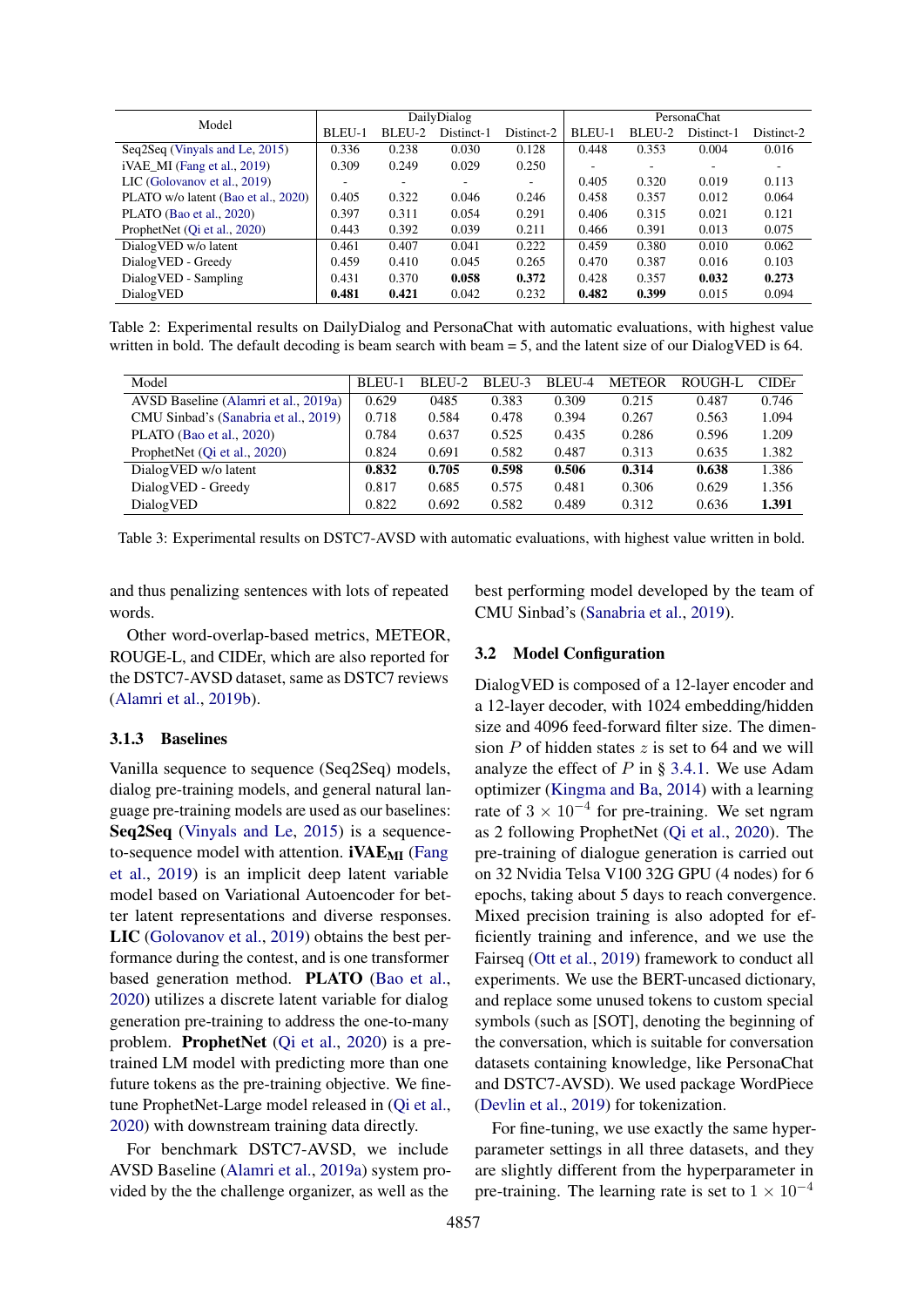and the batch size is fixed to 512. We also adopt an additional warmup strategy where we linearly increase the learning rate from initial learning rate  $(1 \times 10^{-7})$ , the number of warmup updates is set to 2000. For each dataset, we train 10 epochs, and select the checkpoint with the lowest validation loss for inference.

#### <span id="page-6-0"></span>3.3 Main Results

In Table [2,](#page-5-1) we compare several DialogVED variants with baseline models. DialogVED represents inferencing DialogVED with beam search. Compared with DialogVED, DialogVED w/o latent is not equipped with latent variable, thus the loss function does not include bag-of-words loss and K-L loss. DialogVED Greedy means DialogVED inference with greedy search. For DialogVED Sampling, we sample from the top  $K$  tokens with the highest output probability at each decoding step. For the latent space, we always sample each latent variable from the prior distribution standard normal distribution. Here, beam size is set to 5 and  $K$  is set to 100.

As shown in Table [2](#page-5-1) and Table [3,](#page-5-2) our model DialogVED is very competitive compared to PLATO and other models. In particular, decoding using Top-K ( $K = 100$ ) sampling with DialogVED beats the PLATO in BLEU-1/2 and Distinct-1/2 on DailyDialog and PersonaChat (see in Table [2\)](#page-5-1). In fact, as K increases, the overlap of n-grams decreases and the diversity increases. Based on our observations, K taking 100 is a good balance, Table [4](#page-6-3) shows more detailed results.

On the DSTC7-AVSD, the diversity of the responses is not as important as the accuracy. From Table [3,](#page-5-2) We observe that DialogVED w/o latent variable perform the best in overall metrics. However, DialogVED equipped with beam search or greedy search, can still easily beat PLATO even though it has a post-generation ranking component.

There are 2 essential components that contribute greatly the success of our model: Firstly, We adopt a newly developed pretrained LM as the initializer and further continue its pretraining pipeline on our dialog dataset (Reddit) and thus we have a really powerful encoder-decoder. This is demonstrated in the fact that our model (DialogVED w/o latent variable) beat PLATO (w/o latent variable) in all metrics on all the three datasets.

Secondly, the special structure of our model combines the benefits of both seq2seq models and VAE models. Compared to general VAEs, DialogVED allows encoder-decoder interaction in the decoding, which avoids insufficient representation of lowdimensional latent variable. At the same time, compared with seq2seq model, predicting the bag of words pushes the latent variable to give extra guidance to decoder. This is demonstrated by the fact that when compared with DialogVED w/o latent variable, we observe the additional gains in terms of both accuracy and diversity (see Table [2\)](#page-5-1).

Overall, our DialogVED achieves new state-ofthe-art results in all three downstream tasks of dialogue response generation.

#### <span id="page-6-1"></span>3.4 Parameters and Position Analysis

## <span id="page-6-2"></span>3.4.1 Balancing Accuracy and Diversity with Sampling

We investigate the effect of latent space sizes,  $P$ , defined as the dimension of the latent variable z and the different  $K$  in sampling.

The results in Table [4](#page-6-3) show that smaller latent size  $(P = 32)$  is more dominant in n-gram based metrics (BLEU-1/2), while larger latent size generates more diverse texts. From the results of top-K sampling, we see that the two metric (BLEU-1/2 and Distinct-1/2) have a negative correlation.

We can flexibly choose the decoding strategy depends on specific scene.

<span id="page-6-3"></span>

| $\boldsymbol{P}$ | Top- $K$ | <b>BLEU-1</b> | BLEU-2 | Distinct-1 | Distinct-2 |
|------------------|----------|---------------|--------|------------|------------|
|                  | 5        | 0.448         | 0.385  | 0.042      | 0.289      |
| 32               | 20       | 0.443         | 0.376  | 0.045      | 0.317      |
|                  | 50       | 0.442         | 0.375  | 0.047      | 0.332      |
|                  | 100      | 0.439         | 0.374  | 0.051      | 0.347      |
|                  | 5        | 0.442         | 0.383  | 0.046      | 0.308      |
| 64               | 20       | 0.437         | 0.374  | 0.050      | 0.340      |
|                  | 50       | 0.434         | 0.371  | 0.054      | 0.364      |
|                  | 100      | 0.431         | 0.370  | 0.058      | 0.372      |

Table 4: The results of different latent size and Top  $K$ on DailyDialog dataset.  $P$  is the dimension of the latent variable.

### 3.4.2 Position Embeddings

We study the impact of position embeddings as described in section [2.7,](#page-3-0) we define two types of position embeddings: absolute position embeddings (APE) and relative position embeddings (RPE). We report the metrics of their different combinations, these independent components are TurnAPE (turn absolute embedding), RoleAPE (role absolute embedding), TokenRPE (token relative embedding) and TurnRPE(turn relative embedding)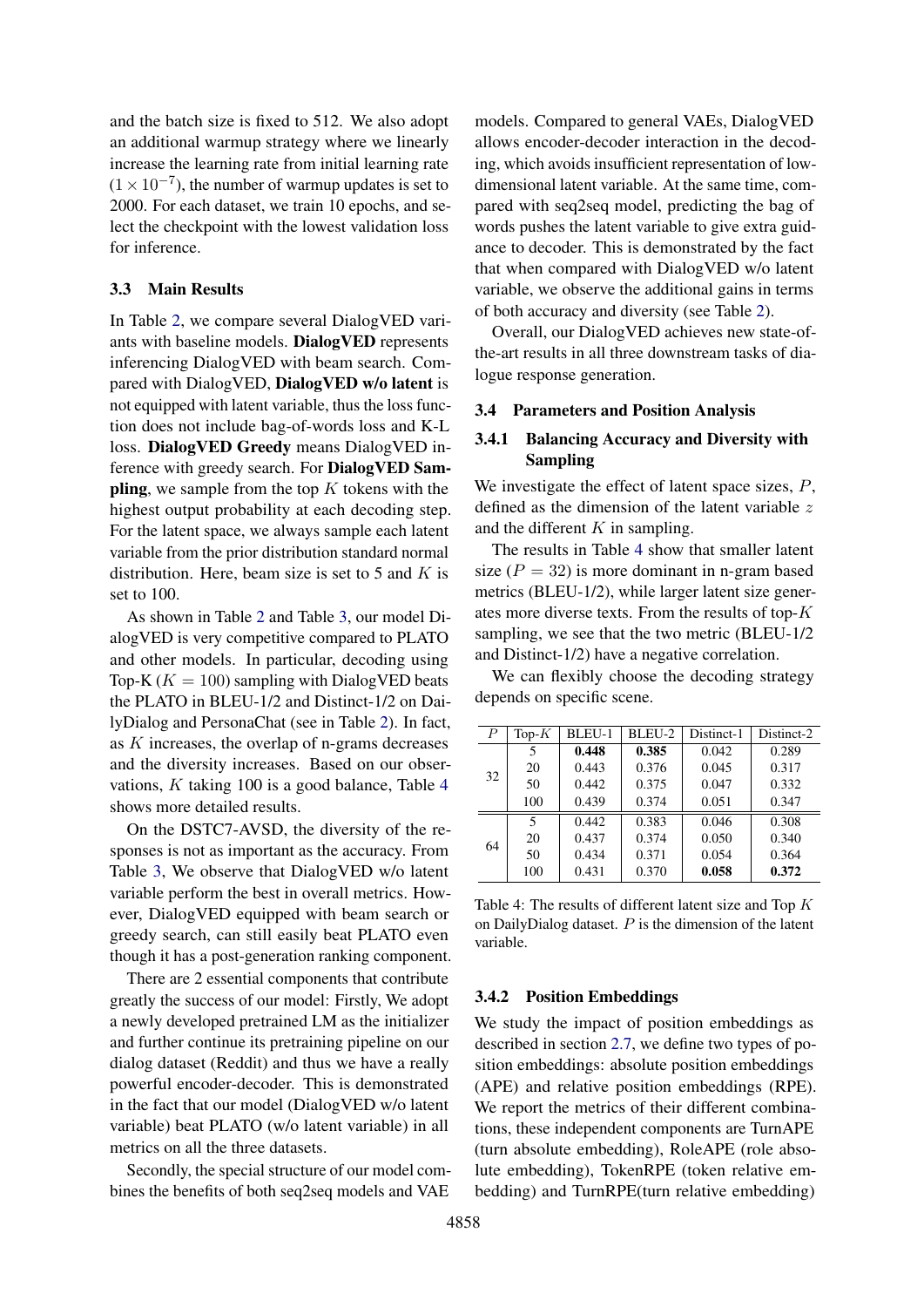respectively.

As the results shown in Table [5,](#page-7-0) the combination of TurnAPE and RoleAPE achieve the best performance. Both absolute and relative position embeddings improve model performance, nevertheless, including them at the same time can be harmful.

<span id="page-7-0"></span>

| Turn       | Role         | Token      | Turn       | <b>BLEU-1/2</b> | Distinct-1/2 |
|------------|--------------|------------|------------|-----------------|--------------|
| <b>APE</b> | <b>APE</b>   | <b>RPE</b> | <b>RPE</b> |                 |              |
|            |              |            |            | 0.481/0.421     | 0.042/0.232  |
|            |              |            |            | 0.491/0.429     | 0.041/0.229  |
|            | $\checkmark$ |            |            | 0.483/0.422     | 0.042/0.230  |
|            |              |            |            | 0.494/0.435     | 0.042/0.232  |
|            |              |            |            | 0.485/0.424     | 0.039/0.216  |
|            |              |            |            | 0.480/0.422     | 0.042/0.231  |
|            |              |            |            | 0.487/0.425     | 0.040/0.230  |
|            |              |            |            | 0.483/0.435     | 0.039/0.228  |
|            |              |            |            |                 |              |

Table 5: Effect of position embeddings on model performance.

#### 3.5 Human Evaluation

Automated metrics (BLEU 1/2, Distinct-1/2, etc.) have limitations for evaluating open-domain dialog tasks. To make it more convincing, we conduct a human evaluation. Specifically, we randomly select 100 dialogue contexts and generate responses with the following methods: PLATO, DialogVED and DialogVED-Sampling. Following PLATO, annotators are asked to compare the response (win, tie or lose) quality from four aspects: fluency, coherence, informativeness and overall.

The results of human comparison are shown in Table [6,](#page-7-1) where the average Cohen's kappa [\(Krae](#page-9-18)[mer,](#page-9-18) [2014\)](#page-9-18) of group 1 and 2 is 0.729 and 0.743 respectively, indicating annotators have reached moderate agreement. It can be seen that most of the time they are tied, and the three models sometimes generate exactly the same response. For DialogVED, it beats Plato more in coherence but with close informativeness; while DialogVED-sampling

<span id="page-7-1"></span>

|                        | Group 1 |       | Group 2 |      |
|------------------------|---------|-------|---------|------|
|                        | Win     | Lose. | Win     | Lose |
| Fluency                | 0.16    | 0.11  | 0.19    | 0.13 |
| Coherence              | 0.38    | 0.16  | 0.22    | 0.24 |
| <b>Informativeness</b> | 0.13    | 0.11  | 0.31    | 0.14 |
| Overall                | በ 26    | O 14  | 0 24    |      |

Table 6: Human evaluation of DialogVED vs. PLATO (Group 1) and DialogVED-sampling vs. PLATO (Group 2).

beats Plato significantly in informativeness but with a slightly weaker coherence.

In general, DialogVED can generate both relevant and diverse response, we show some case study to help illustrate the effectiveness of our model in Appendix [A.](#page-10-10)

## 4 Related Work

- Encoder-Decoder dialog models Unlike retrieval based dialogue systems [\(Boussaha et al.,](#page-8-8) [2019;](#page-8-8) [Chen et al.,](#page-8-9) [2021\)](#page-8-9), encoder-decoder models are widely used in dialog response generation, but it tends to generate generic responses and dull responses (e.g., I don't know). To enhance encoderdecode models and generate diverse responses, researchers have tried different approaches: using diversity promotion objectives [\(Li et al.,](#page-9-13) [2016a\)](#page-9-13), using different decoding algorithms [\(Li et al.,](#page-9-19) [2016b\)](#page-9-19), adding additional contents [\(Xu et al.,](#page-10-11) [2019\)](#page-10-11), or introducing large-scale knowledge graphs into dialog generation [\(Liu et al.,](#page-9-20) [2018;](#page-9-20) [Wu et al.,](#page-10-12) [2020\)](#page-10-12).

Another class of methods is using the latent variable to address the one-to-many problem in response generation. These models introduce discourse-level diversity and are able to generate diverse dialog responses [\(Serban et al.,](#page-9-2) [2017;](#page-9-2) [Zhao](#page-10-4) [et al.,](#page-10-4) [2017a,](#page-10-4) [2018;](#page-10-13) [Gao et al.,](#page-9-21) [2019\)](#page-9-21). In this paper, we also adopt this approach and further we incorporate the latent variables both in the pre-training and fine-tuning.

Pre-trained Dialog Models Pre-trained language models have been successfully used in NLG and NLU tasks [\(Devlin et al.,](#page-8-0) [2019;](#page-8-0) [Radford et al.,](#page-9-0) [2019\)](#page-9-0). Recently, various new pre-trained language models have been pre-trained including BART [\(Lewis et al.,](#page-9-9) [2020\)](#page-9-9), ProphetNet [\(Qi et al.,](#page-9-5) [2020\)](#page-9-5), T5 [\(Raffel et al.,](#page-9-22) [2020\)](#page-9-22). In these papers, they demonstrate that better performance can be obtained with fine-tuning PLMs than training from scratch.

Due to the fact that there are many important applications in the dialog domain and the dialog corpus has different linguistic features from general documents, pre-trained dialog models with open domain dialog data such as Reddit is very important. DialoGPT [\(Zhang et al.,](#page-10-0) [2020\)](#page-10-0) continues to pre-train GPT-2 model directly on Reddit comments data, and the new pre-trained model achieves better performance on downstream tasks including several dialog response generation benchmarks.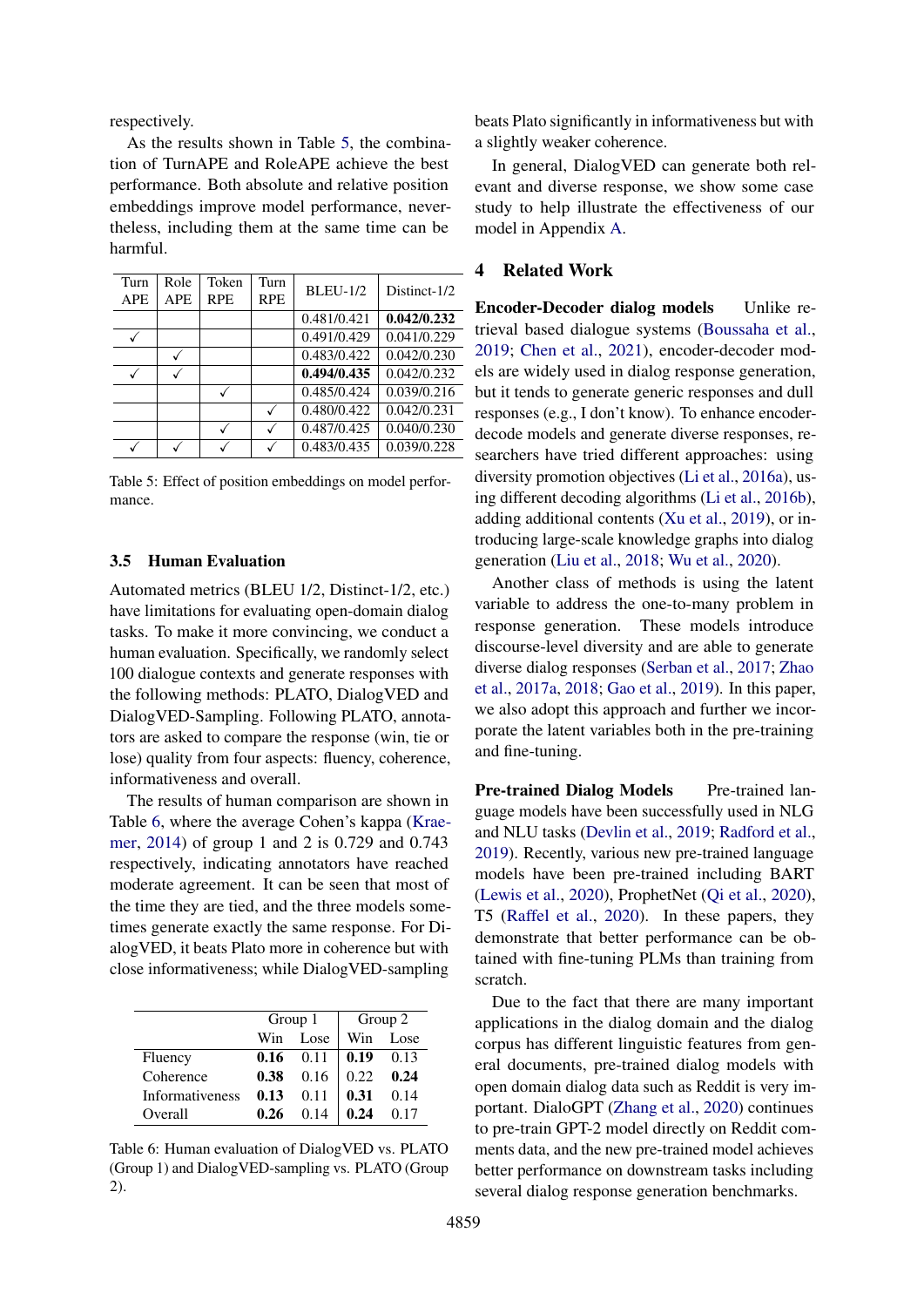PLATO [\(Bao et al.,](#page-8-1) [2020\)](#page-8-1) proposes a new model specifically for dialog generation, which introduces a discrete variable for one-to-many relationship modeling. The pre-trained model helps to achieve state-of-the-art results on several response generation tasks. This is the closest work in literature to ours. However, in our paper, we introduce continuous latent variables during pre-training on dialog corpus instead of a discrete latent variable.

## 5 Conclusion

This paper proposes a new pre-training framework for dialogue response generation called DialogVED. The latent variable is incorporated into the sequence-to-sequence framework based on Transformer, and obtains a robust and diverse response generation model through 4 training targets. our pre-trained model has achieved new state-ofthe-art in multiple downstream tasks of dialogue response generation. Extensive experiments prove the effectiveness of our model. Additional human evaluation demonstrates the advantages of our proposed model.

## Acknowledgments

This work is partially supported by Natural Science Foundation of China (No.6217020551, No.61906176), Science and Technology Commission of Shanghai Municipality Grant (No.20dz1200600, 21QA1400600, GWV-1.1, 21511101000) and Zhejiang Lab (No. 2019KD0AD01).

## Ethical Statement

In this paper, different ethical restrictions deserve discussion.

All data used in our pre-training are available online and other dialog corpus in this paper are publicly available sources. We strictly followed the platform's policies and rules when crawling data from web platforms. We did not employ any author-specific information in our research.

Our corpus may includes some bias, such as political bias and social bias, and our model might have inherited some forms of these bias. In order to limit these bias as much as possible, we filter controversial articles and removed data with offensive information when possible.

## References

- <span id="page-8-5"></span>Huda Alamri, Vincent Cartillier, Abhishek Das, Jue Wang, Anoop Cherian, Irfan Essa, Dhruv Batra, Tim K Marks, Chiori Hori, Peter Anderson, et al. 2019a. Audio visual scene-aware dialog. In *Proceedings of the IEEE/CVF Conference on Computer Vision and Pattern Recognition*, pages 7558–7567.
- <span id="page-8-7"></span>Huda Alamri, Chiori Hori, Tim K Marks, Dhruv Batra, and Devi Parikh. 2019b. Audio visual scene-aware dialog (AVSD) track for natural language generation in DSTC7. In *AAAI workshop on the 7th edition of Dialog System Technology Challenge (DSTC7)*.
- <span id="page-8-2"></span>Hareesh Bahuleyan, Lili Mou, Olga Vechtomova, and Pascal Poupart. 2017. Variational attention for sequence-to-sequence models. *arXiv preprint arXiv:1712.08207*.
- <span id="page-8-1"></span>Siqi Bao, Huang He, Fan Wang, Hua Wu, and Haifeng Wang. 2020. [PLATO: Pre-trained dialogue genera](https://doi.org/10.18653/v1/2020.acl-main.9)[tion model with discrete latent variable.](https://doi.org/10.18653/v1/2020.acl-main.9) In *Proceedings of the 58th Annual Meeting of the Association for Computational Linguistics*, pages 85–96, Online. Association for Computational Linguistics.
- <span id="page-8-8"></span>Basma El Amel Boussaha, Nicolas Hernandez, Christine Jacquin, and Emmanuel Morin. 2019. Deep retrieval-based dialogue systems: A short review. *arXiv preprint arXiv:1907.12878*.
- <span id="page-8-3"></span>Samuel Bowman, Luke Vilnis, Oriol Vinyals, Andrew Dai, Rafal Jozefowicz, and Samy Bengio. 2016. Generating sentences from a continuous space. In *Proceedings of The 20th SIGNLL Conference on Computational Natural Language Learning*, pages 10–21.
- <span id="page-8-9"></span>Wei Chen, Yeyun Gong, Can Xu, Huang Hu, Bolun Yao, Zhongyu Wei, Zhihao Fan, Xiaowu Hu, Bartuer Zhou, Biao Cheng, et al. 2021. Contextual fine-tocoarse distillation for coarse-grained response selection in open-domain conversations. *arXiv preprint arXiv:2109.13087*.
- <span id="page-8-0"></span>Jacob Devlin, Ming-Wei Chang, Kenton Lee, and Kristina Toutanova. 2019. Bert: Pre-training of deep bidirectional transformers for language understanding. In *Proceedings of the 2019 Conference of the North American Chapter of the Association for Computational Linguistics: Human Language Technologies, Volume 1 (Long and Short Papers)*, pages 4171– 4186.
- <span id="page-8-6"></span>Le Fang, Chunyuan Li, Jianfeng Gao, Wen Dong, and Changyou Chen. 2019. Implicit deep latent variable models for text generation. In *Proceedings of the 2019 Conference on Empirical Methods in Natural Language Processing and the 9th International Joint Conference on Natural Language Processing (EMNLP-IJCNLP)*, pages 3937–3947.
- <span id="page-8-4"></span>Michel Galley, Chris Brockett, Xiang Gao, Jianfeng Gao, and Bill Dolan. 2019. Grounded response generation task at dstc7. In *AAAI Dialog System Technology Challenges Workshop*.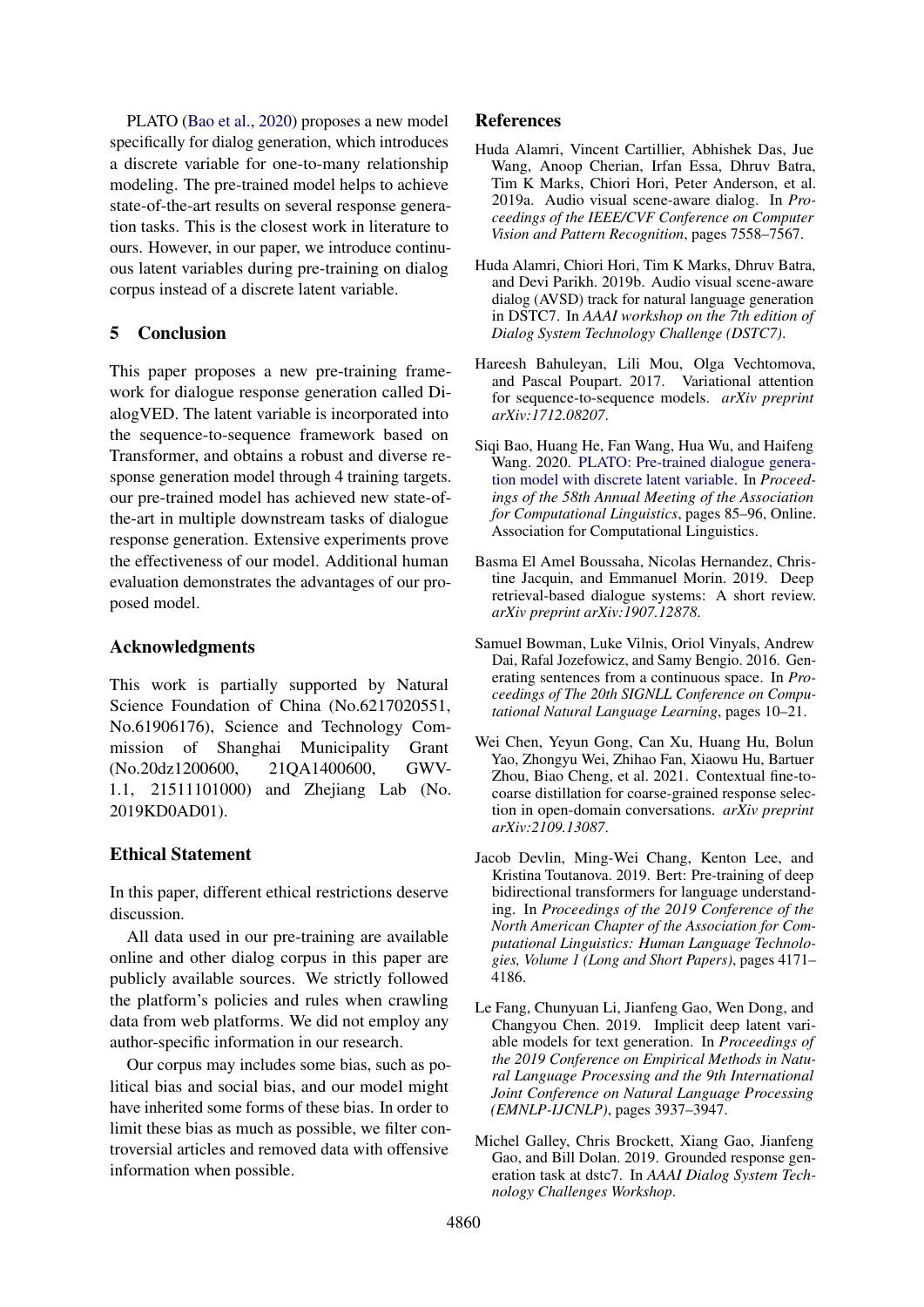- <span id="page-9-21"></span>Jun Gao, Wei Bi, Xiaojiang Liu, Junhui Li, and Shuming Shi. 2019. Generating multiple diverse responses for short-text conversation. In *Proceedings of the AAAI Conference on Artificial Intelligence*, volume 33, pages 6383–6390.
- <span id="page-9-14"></span>Sergey Golovanov, Rauf Kurbanov, Sergey Nikolenko, Kyryl Truskovskyi, Alexander Tselousov, and Thomas Wolf. 2019. Large-scale transfer learning for natural language generation. In *Proceedings of the 57th Annual Meeting of the Association for Computational Linguistics*, pages 6053–6058.
- <span id="page-9-8"></span>Mandar Joshi, Danqi Chen, Yinhan Liu, Daniel S Weld, Luke Zettlemoyer, and Omer Levy. 2020. Spanbert: Improving pre-training by representing and predicting spans. *Transactions of the Association for Computational Linguistics*, 8:64–77.
- <span id="page-9-16"></span>Diederik P Kingma and Jimmy Ba. 2014. Adam: A method for stochastic optimization. *arXiv preprint arXiv:1412.6980*.
- <span id="page-9-7"></span>Diederik P Kingma, Tim Salimans, Rafal Jozefowicz, Xi Chen, Ilya Sutskever, and Max Welling. 2016. Improving variational inference with inverse autoregressive flow. *arXiv preprint arXiv:1606.04934*.
- <span id="page-9-18"></span>Helena C Kraemer. 2014. Kappa coefficient. *Wiley StatsRef: Statistics Reference Online*, pages 1–4.
- <span id="page-9-9"></span>Mike Lewis, Yinhan Liu, Naman Goyal, Marjan Ghazvininejad, Abdelrahman Mohamed, Omer Levy, Veselin Stoyanov, and Luke Zettlemoyer. 2020. Bart: Denoising sequence-to-sequence pre-training for natural language generation, translation, and comprehension. In *Proceedings of the 58th Annual Meeting of the Association for Computational Linguistics*, pages 7871–7880.
- <span id="page-9-6"></span>Chunyuan Li, Xiang Gao, Yuan Li, Xiujun Li, Baolin Peng, Yizhe Zhang, and Jianfeng Gao. 2020. Optimus: Organizing sentences via pre-trained modeling of a latent space. *arXiv preprint arXiv:2004.04092*.
- <span id="page-9-13"></span>Jiwei Li, Michel Galley, Chris Brockett, Jianfeng Gao, and William B Dolan. 2016a. A diversity-promoting objective function for neural conversation models. In *Proceedings of the 2016 Conference of the North American Chapter of the Association for Computational Linguistics: Human Language Technologies*, pages 110–119.
- <span id="page-9-19"></span>Jiwei Li, Will Monroe, and Dan Jurafsky. 2016b. A simple, fast diverse decoding algorithm for neural generation. *arXiv preprint arXiv:1611.08562*.
- <span id="page-9-11"></span>Yanran Li, Hui Su, Xiaoyu Shen, Wenjie Li, Ziqiang Cao, and Shuzi Niu. 2017. Dailydialog: A manually labelled multi-turn dialogue dataset. In *Proceedings of the Eighth International Joint Conference on Natural Language Processing (Volume 1: Long Papers)*, pages 986–995.
- <span id="page-9-1"></span>Zhaojiang Lin, Andrea Madotto, and Pascale Fung. 2020. Exploring versatile generative language model via parameter-efficient transfer learning. In *Proceedings of the 2020 Conference on Empirical Methods in Natural Language Processing: Findings*, pages 441–459.
- <span id="page-9-20"></span>Shuman Liu, Hongshen Chen, Zhaochun Ren, Yang Feng, Qun Liu, and Dawei Yin. 2018. Knowledge diffusion for neural dialogue generation. In *Proceedings of the 56th Annual Meeting of the Association for Computational Linguistics (Volume 1: Long Papers)*, pages 1489–1498.
- <span id="page-9-3"></span>Minh-Thang Luong, Hieu Pham, and Christopher D Manning. 2015. Effective approaches to attentionbased neural machine translation. *arXiv preprint arXiv:1508.04025*.
- <span id="page-9-4"></span>Aaron van den Oord, Oriol Vinyals, and Koray Kavukcuoglu. 2017. Neural discrete representation learning. *arXiv preprint arXiv:1711.00937*.
- <span id="page-9-17"></span>Myle Ott, Sergey Edunov, Alexei Baevski, Angela Fan, Sam Gross, Nathan Ng, David Grangier, and Michael Auli. 2019. fairseq: A fast, extensible toolkit for sequence modeling. *arXiv preprint arXiv:1904.01038*.
- <span id="page-9-12"></span>Kishore Papineni, Salim Roukos, Todd Ward, and Wei-Jing Zhu. 2002. Bleu: a method for automatic evaluation of machine translation. In *Proceedings of the 40th annual meeting of the Association for Computational Linguistics*, pages 311–318.
- <span id="page-9-5"></span>Weizhen Qi, Yu Yan, Yeyun Gong, Dayiheng Liu, Nan Duan, Jiusheng Chen, Ruofei Zhang, and Ming Zhou. 2020. Prophetnet: Predicting future n-gram for sequence-to-sequence pre-training. In *Proceedings of the 2020 Conference on Empirical Methods in Natural Language Processing: Findings*, pages 2401– 2410.
- <span id="page-9-0"></span>Alec Radford, Jeff Wu, Rewon Child, David Luan, Dario Amodei, and Ilya Sutskever. 2019. Language models are unsupervised multitask learners.
- <span id="page-9-10"></span>Colin Raffel, Noam Shazeer, Adam Roberts, Katherine Lee, Sharan Narang, Michael Matena, Yanqi Zhou, Wei Li, and Peter J Liu. 2019. Exploring the limits of transfer learning with a unified text-to-text transformer. *arXiv preprint arXiv:1910.10683*.
- <span id="page-9-22"></span>Colin Raffel, Noam Shazeer, Adam Roberts, Katherine Lee, Sharan Narang, Michael Matena, Yanqi Zhou, Wei Li, and Peter J Liu. 2020. Exploring the limits of transfer learning with a unified text-to-text transformer. *Journal of Machine Learning Research*, 21:1– 67.
- <span id="page-9-15"></span>Ramon Sanabria, Shruti Palaskar, and Florian Metze. 2019. Cmu sinbad's submission for the dstc7 avsd challenge.
- <span id="page-9-2"></span>Iulian Serban, Alessandro Sordoni, Ryan Lowe, Laurent Charlin, Joelle Pineau, Aaron Courville, and Yoshua Bengio. 2017. A hierarchical latent variable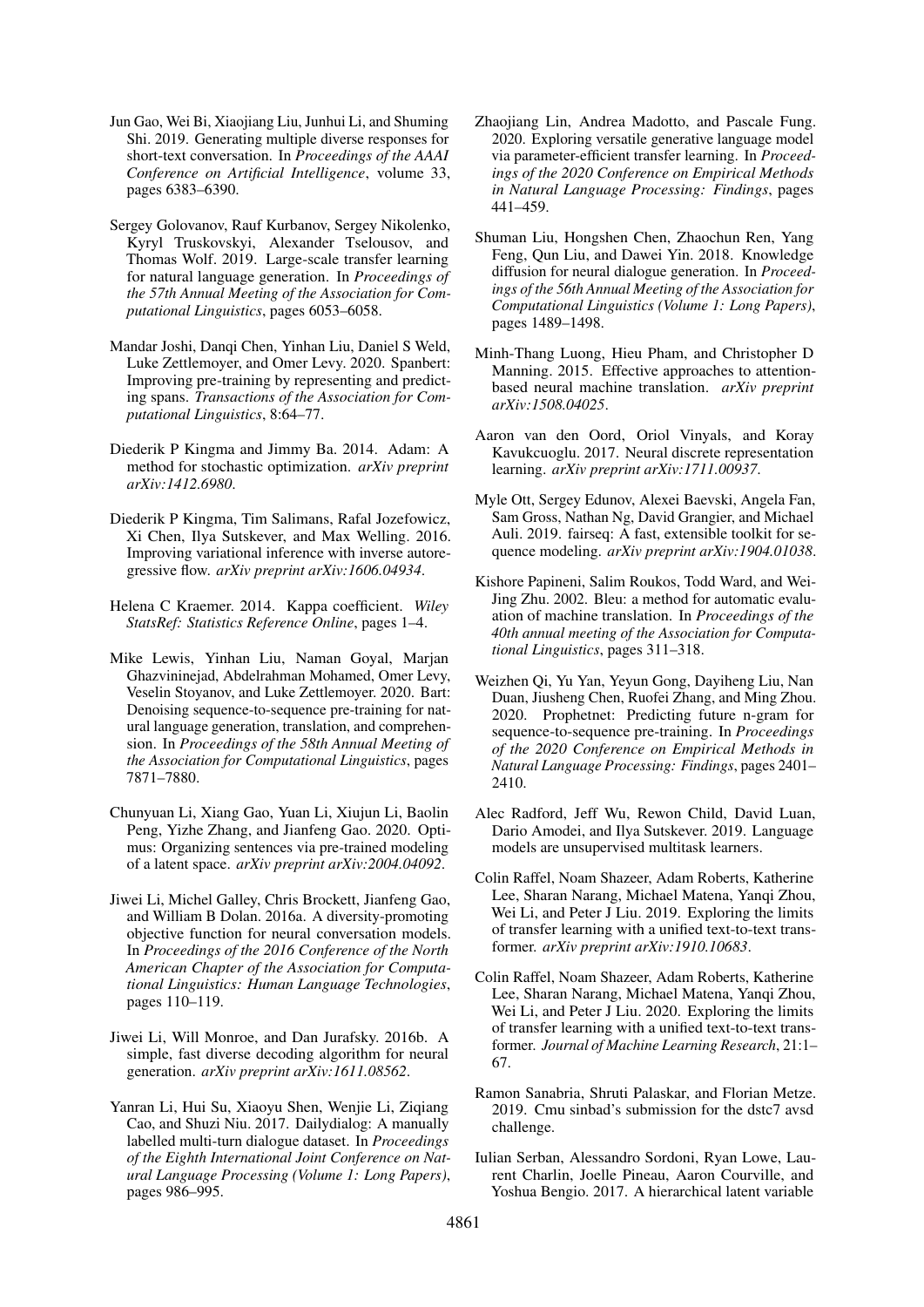encoder-decoder model for generating dialogues. In *Proceedings of the AAAI Conference on Artificial Intelligence*, volume 31.

- <span id="page-10-6"></span>Peter Shaw, Jakob Uszkoreit, and Ashish Vaswani. 2018. Self-attention with relative position representations. *arXiv preprint arXiv:1803.02155*.
- <span id="page-10-1"></span>Arash Vahdat, William Macready, Zhengbing Bian, Amir Khoshaman, and Evgeny Andriyash. 2018. Dvae++: Discrete variational autoencoders with overlapping transformations. In *International Conference on Machine Learning*, pages 5035–5044. PMLR.
- <span id="page-10-2"></span>Ashish Vaswani, Noam Shazeer, Niki Parmar, Jakob Uszkoreit, Llion Jones, Aidan N Gomez, Lukasz Kaiser, and Illia Polosukhin. 2017. Attention is all you need. *arXiv preprint arXiv:1706.03762*.
- <span id="page-10-9"></span>Oriol Vinyals and Quoc Le. 2015. A neural conversational model. *arXiv preprint arXiv:1506.05869*.
- <span id="page-10-12"></span>Sixing Wu, Ying Li, Dawei Zhang, Yang Zhou, and Zhonghai Wu. 2020. Diverse and informative dialogue generation with context-specific commonsense knowledge awareness. In *Proceedings of the 58th annual meeting of the association for computational linguistics*, pages 5811–5820.
- <span id="page-10-3"></span>Dongling Xiao, Han Zhang, Yukun Li, Yu Sun, Hao Tian, Hua Wu, and Haifeng Wang. 2020. Ernie-gen: An enhanced multi-flow pre-training and fine-tuning framework for natural language generation. *arXiv preprint arXiv:2001.11314*.
- <span id="page-10-11"></span>Can Xu, Wei Wu, Chongyang Tao, Huang Hu, Matt Schuerman, and Ying Wang. 2019. [Neural response](https://doi.org/10.18653/v1/P19-1538) [generation with meta-words.](https://doi.org/10.18653/v1/P19-1538) In *Proceedings of the 57th Annual Meeting of the Association for Computational Linguistics*, pages 5416–5426, Florence, Italy. Association for Computational Linguistics.
- <span id="page-10-8"></span>Saizheng Zhang, Emily Dinan, Jack Urbanek, Arthur Szlam, Douwe Kiela, and Jason Weston. 2018. Personalizing dialogue agents: I have a dog, do you have pets too? In *ACL (1)*.
- <span id="page-10-0"></span>Yizhe Zhang, Siqi Sun, Michel Galley, Yen-Chun Chen, Chris Brockett, Xiang Gao, Jianfeng Gao, Jingjing Liu, and Bill Dolan. 2020. Dialogpt: Large-scale generative pre-training for conversational response generation. In *ACL, system demonstration*.
- <span id="page-10-13"></span>Tiancheng Zhao, Kyusong Lee, and Maxine Eskenazi. 2018. [Unsupervised discrete sentence representation](https://doi.org/10.18653/v1/P18-1101) [learning for interpretable neural dialog generation.](https://doi.org/10.18653/v1/P18-1101) In *Proceedings of the 56th Annual Meeting of the Association for Computational Linguistics (Volume 1: Long Papers)*, pages 1098–1107, Melbourne, Australia. Association for Computational Linguistics.
- <span id="page-10-4"></span>Tiancheng Zhao, Ran Zhao, and Maxine Eskenazi. 2017a. [Learning discourse-level diversity for neural](https://doi.org/10.18653/v1/P17-1061) [dialog models using conditional variational autoen](https://doi.org/10.18653/v1/P17-1061)[coders.](https://doi.org/10.18653/v1/P17-1061) In *Proceedings of the 55th Annual Meeting of*

*the Association for Computational Linguistics (Volume 1: Long Papers)*, pages 654–664, Vancouver, Canada. Association for Computational Linguistics.

- <span id="page-10-5"></span>Tiancheng Zhao, Ran Zhao, and Maxine Eskenazi. 2017b. Learning discourse-level diversity for neural dialog models using conditional variational autoencoders. In *Proceedings of the 55th Annual Meeting of the Association for Computational Linguistics (Volume 1: Long Papers)*, pages 654–664.
- <span id="page-10-7"></span>Hao Zhou, Tom Young, Minlie Huang, Haizhou Zhao, Jingfang Xu, and Xiaoyan Zhu. 2018. Commonsense knowledge aware conversation generation with graph attention. In *IJCAI*, pages 4623–4629.

## <span id="page-10-10"></span>A Case Study

We demonstrate the responses generated from our model as well as other baseline models in Table [7,](#page-11-0) [8](#page-11-1) and [9,](#page-12-0) respectively. The results in Table [8](#page-11-1) and [9](#page-12-0) show that our model accurately outputs the knowledge information contained in context although we do not model knowledge explicitly. Compared with beam search or greedy decoding, decoding with top-K sampling not only generates bolder and more diverse response, but also can maintain good relevance, as showed in Table [7](#page-11-0) and [8.](#page-11-1)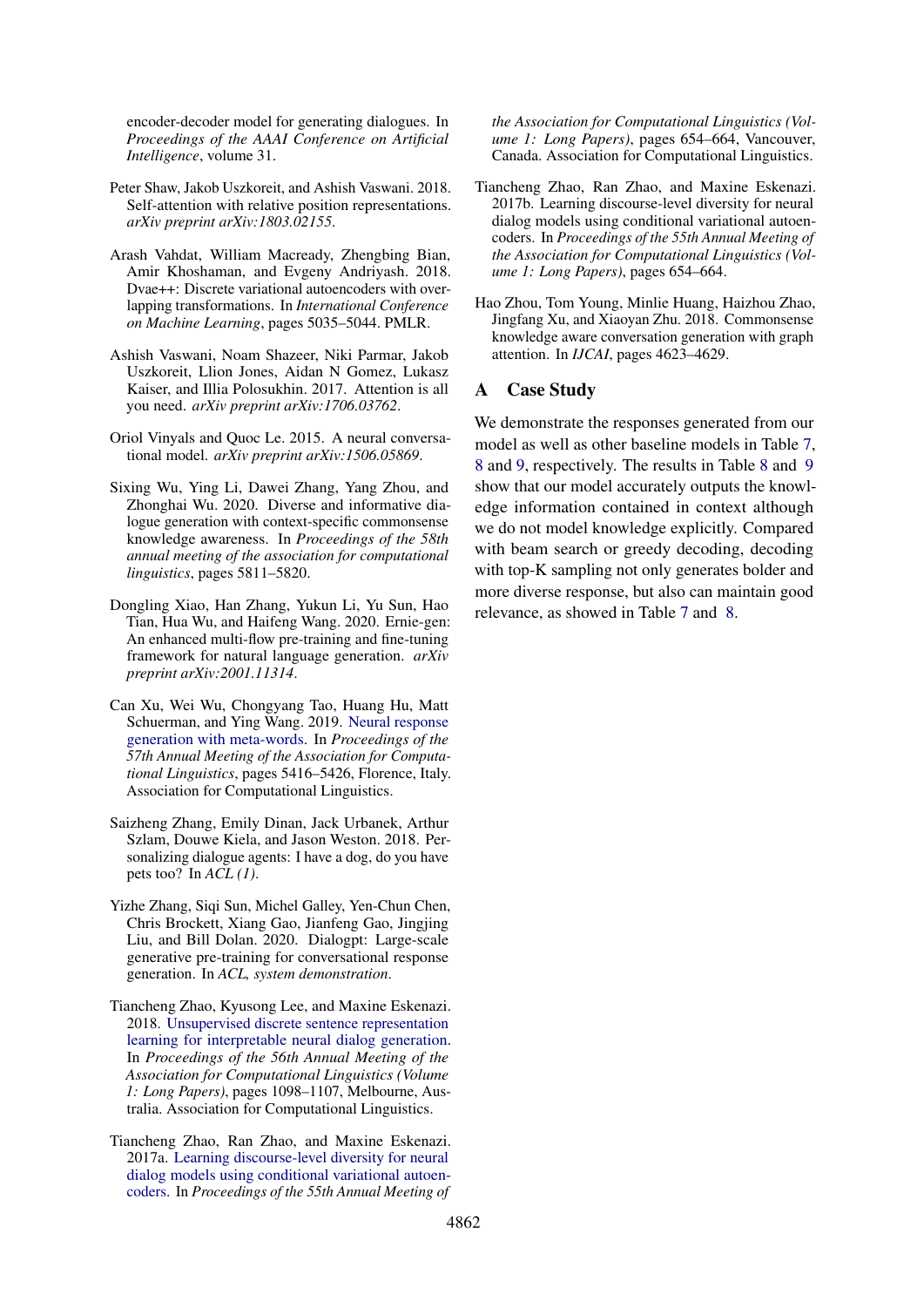<span id="page-11-0"></span>

| Context            | [P2] have you seen the new cosmo magazine that i was reading this morning?         |
|--------------------|------------------------------------------------------------------------------------|
|                    | [P1] i think i may have seen it on the kitchen table.                              |
|                    | [P2] you're right, thanks. there's an interesting interview with a top director    |
|                    | about his latest film that i want to finish.                                       |
|                    | [P1] who's the director?                                                           |
| GOLD               | it's martin scorsese. you liked his film, the departed, didn't you?                |
| <b>Model</b>       | <b>Response</b>                                                                    |
| Seq2Seq            | yes, i did. i found it very disappointing.                                         |
| iVAE <sub>MI</sub> | the cake and is very popular.                                                      |
| <b>PLATO</b>       | i'm not sure, but i think he might be the director of gone with the wind.          |
| DialogVED          | it's the director of a foreign film called 'gone with the wind'.                   |
| DialogVED-Greedy   | it's directed by a korean director, named zhuang lingo.                            |
| DialogVED-Sampling | steven spielberg. he said that the film will have a similar target audience as the |
|                    | titanic.                                                                           |

Table 7: Case analysis of response generation on DailyDialog

<span id="page-11-1"></span>

| Persona Profiles   | i love trying barbeque restaurants.                                           |
|--------------------|-------------------------------------------------------------------------------|
|                    | i am an administrative assistant.                                             |
|                    | i am looking forward to retiring in five years.                               |
|                    | i like ot play racquetball.                                                   |
| Context            | [P2] hi, do you like bbq?                                                     |
|                    | [P1] hello yes i love bbq                                                     |
|                    | [P2] i love restaurants with bbq, they are a lot of fun.                      |
|                    | [P1] my poor toes are so webbed                                               |
|                    | [P2] really ? afterwards, i go and play racquetball to loose some calories.   |
|                    | [P1] cool i like to paint                                                     |
|                    | [P2] what do you do as a profession ? i work as administrative assistant      |
|                    | [P1] i dig in people trash for things to build                                |
|                    | [P2] sounds unique but that is more of a hobby instead of a profession        |
|                    | [P1] true . i paint for a living                                              |
| GOLD               | good thing i am going to retire in 5 years, no more working for this guy !    |
| <b>Model</b>       | <b>Response</b>                                                               |
| Seq2Seq            | that sounds like a lot of work. do you have a job?                            |
| <b>LIC</b>         | yeah it is a lot of fun                                                       |
| <b>PLATO</b>       | that is cool, i am looking forward to retiring in 5 years                     |
| DialogVED          | i am looking forward to retiring in five years.                               |
| DialogVED-Greedy   | i am looking forward to retiring in five years.                               |
| DialogVED-Sampling | hmmm. is that what you do after you retire ? i am looking forward to retiring |
|                    | in five years.                                                                |
|                    |                                                                               |

Table 8: Case analysis of response generation on PersonaChat